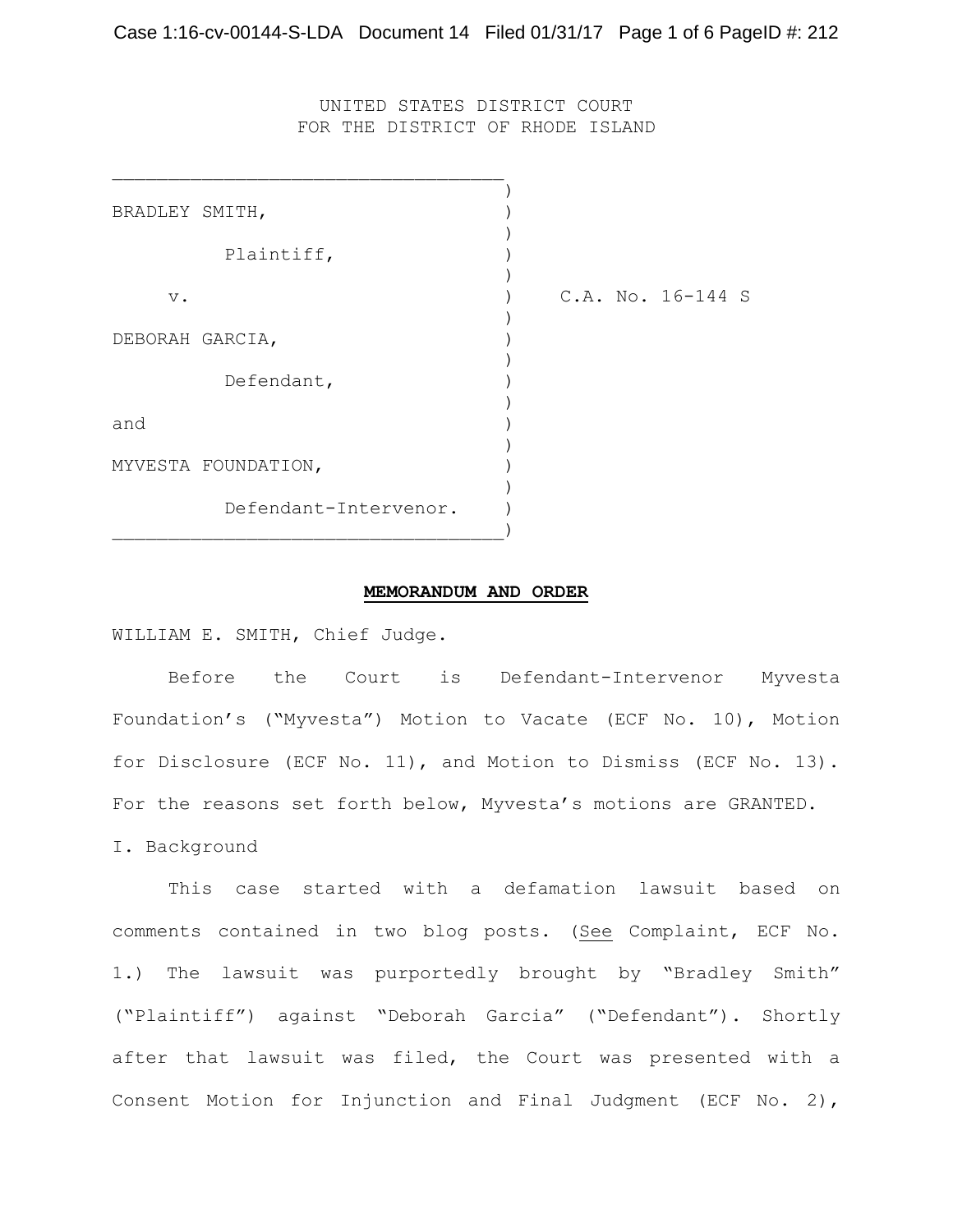## Case 1:16-cv-00144-S-LDA Document 14 Filed 01/31/17 Page 2 of 6 PageID #: 213

which the Court adopted and entered (ECF No. 3). The Consent Judgment included an admission by Defendant that the comments at issue constituted defamation and provided an Order that could be submitted to various internet search engines so that the defamatory statements would be removed. (Id.)

Several months later, Myvesta submitted a Motion for Leave to Intervene. (ECF No. 4.) Myvesta operates the website on which the allegedly defamatory comments had been posted. According to Myvesta, the Consent Judgment was obtained through fraud on the Court. Myvesta's attorney attempted to contact Defendant by mail at the address listed on the Consent Judgment submitted by the parties, but the letter was returned as undeliverable. (Aff. ¶ 2, ECF No. 9; Ex. 2, ECF No. 9.) Myvesta's attorney also contacted the attorney for the named Plaintiff in this case. Plaintiff's attorney "confirmed . . . both that [Plaintiff] had not signed the papers submitted in this case and in his name and that [Plaintiff] had not authorized the filing of this action in his name." (Aff. ¶ 3, ECF No. 9; Ex. 3, ECF No. 9.)

When these matters were brought to the Court's attention, the Court scheduled a hearing for November 16, 2016. (Notice of Hearing dated 11/01/2016.) Both Plaintiff and Defendant were absent from that hearing. Plaintiff's attorney explained that Plaintiff would not be attending because "it is not his case" and because he "can't spend the money and time to fly across the country on a case he did not file." (Ex. 3, ECF No. 9.)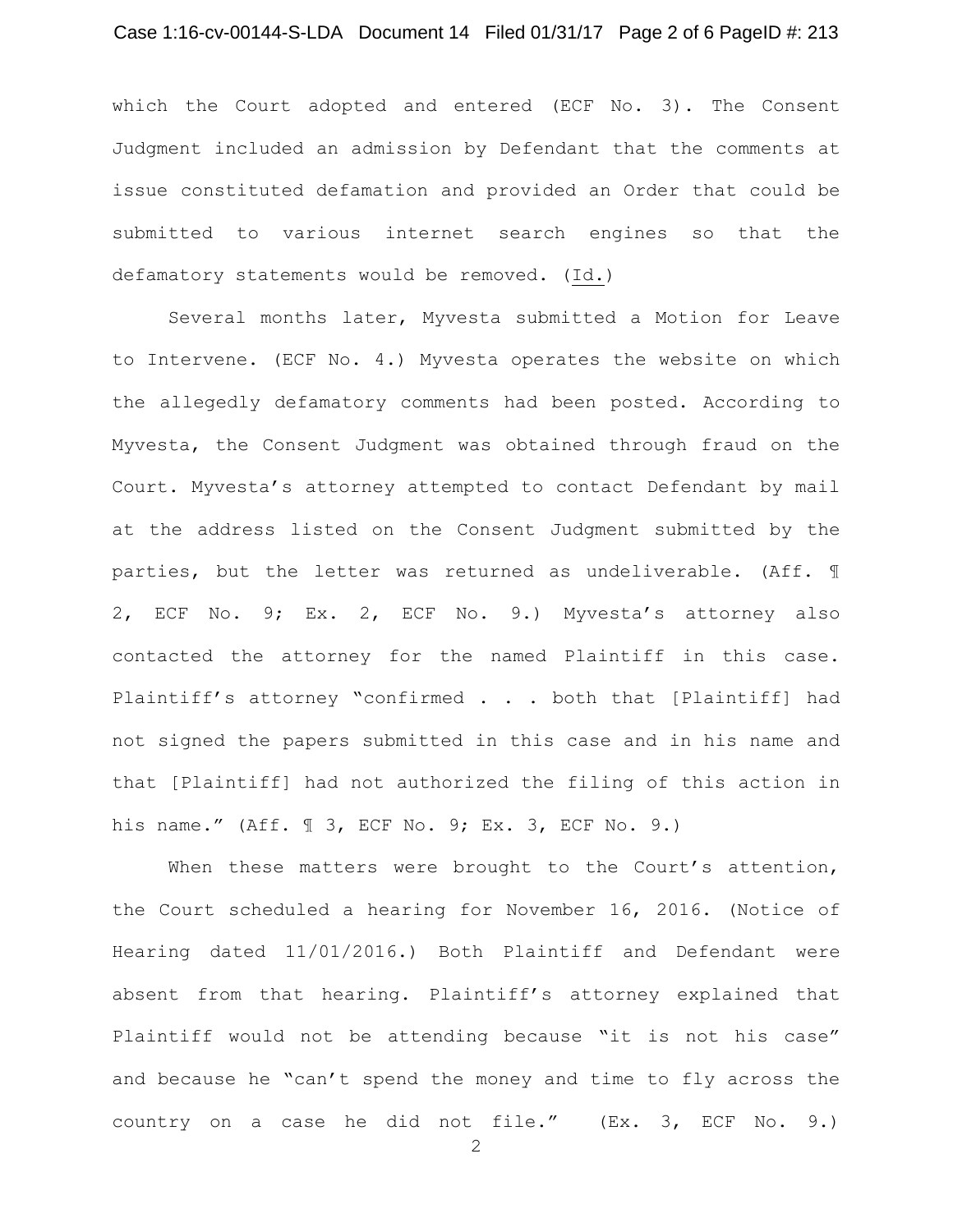## Case 1:16-cv-00144-S-LDA Document 14 Filed 01/31/17 Page 3 of 6 PageID #: 214

Defendant provided no explanation for her absence. After hearing the motion, the Court directed the file be sent to the United States Attorney for investigation.

II. Motion to Vacate

Myvesta has submitted a Motion to Vacate the Consent Judgment. (ECF No. 10.) Relief from a final judgment is appropriate where the order at issue was procured through fraud or misrepresentation. Fed. R. Civ. P. 60(b)(3). In light of the evidence that the Consent Judgment was procured through fraud on the Court, including the misrepresentation that the named Plaintiff instigated the action, Myvesta's Motion to Vacate is GRANTED.

III. Motion for Disclosure

Myvesta requests that the Clerk of Court provide a copy of the check submitted as payment for the filing fee in this case in order to assist Myvesta in determining what person or persons should be held responsible for this fraud on the Court. (ECF No. 11.) Myvesta's Motion for Disclosure is GRANTED. The Clerk of Court is hereby directed to provide a copy of the check submitted as payment for the filing fee in this case.

IV. Motion to Dismiss

Myvesta has submitted a Motion to Dismiss, claiming the Court lacks subject matter jurisdiction and that Plaintiff failed to state a claim on which relief may be granted. (ECF No. 13.) *"*If the court determines at any time that it lacks subject-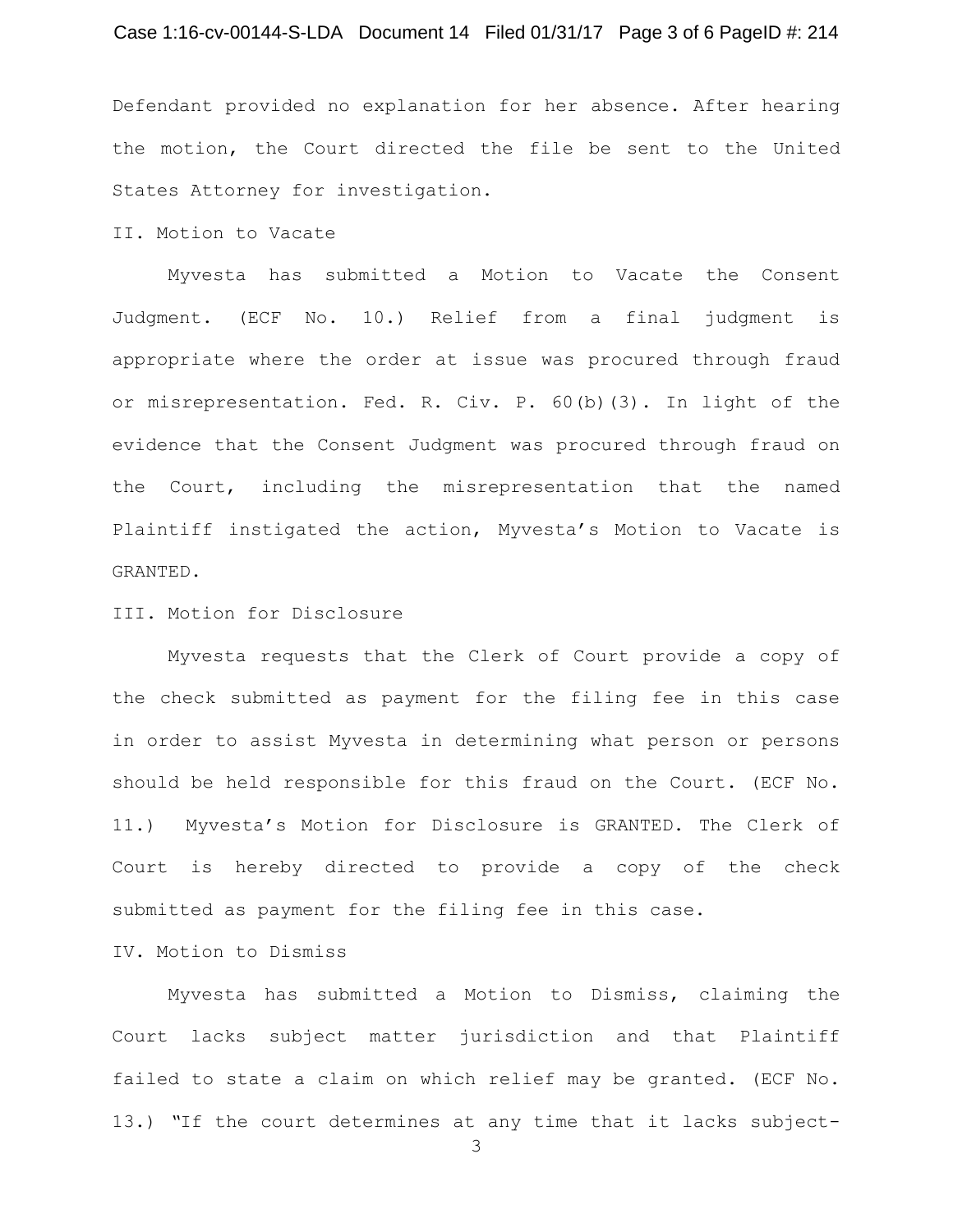## Case 1:16-cv-00144-S-LDA Document 14 Filed 01/31/17 Page 4 of 6 PageID #: 215

matter jurisdiction, the court must dismiss the action." Fed. R. Civ. P. 12(h)(3). Having reviewed the Complaint and the evidence submitted, the Court agrees with Myvesta that there is no subject matter jurisdiction and dismissal is therefore appropriate.

On the face of the Complaint, the only possible basis for subject matter jurisdiction is diversity jurisdiction. (See Complaint ¶¶ 1-7, ECF No. 1.) To establish diversity jurisdiction, "there must be complete diversity among the parties . . . ." Am. Fiber & Finishing, Inc. v. Tyco Healthcare Grp., LP, 362 F.3d 136, 139 (1st Cir. 2004). "Generally, once challenged, the party invoking subject matter jurisdiction . . . has the burden of proving by a preponderance of the evidence the facts supporting" diversity among the parties. Bank One, Texas, N.A. v. Montle, 964 F.2d 48, 50 (1st Cir. 1992) (internal quotation omitted). In this case, the named Plaintiff has failed to provide any evidence supporting a finding of diversity jurisdiction and has refused to even appear before the Court. Moreover, according to the affidavit presented by Myvesta, the named Plaintiff is claiming to have never filed this action in the first place. Under these circumstances, and without any evidence to establish diversity jurisdiction, dismissal for lack of subject matter jurisdiction is appropriate. Myvesta's Motion to Dismiss is GRANTED.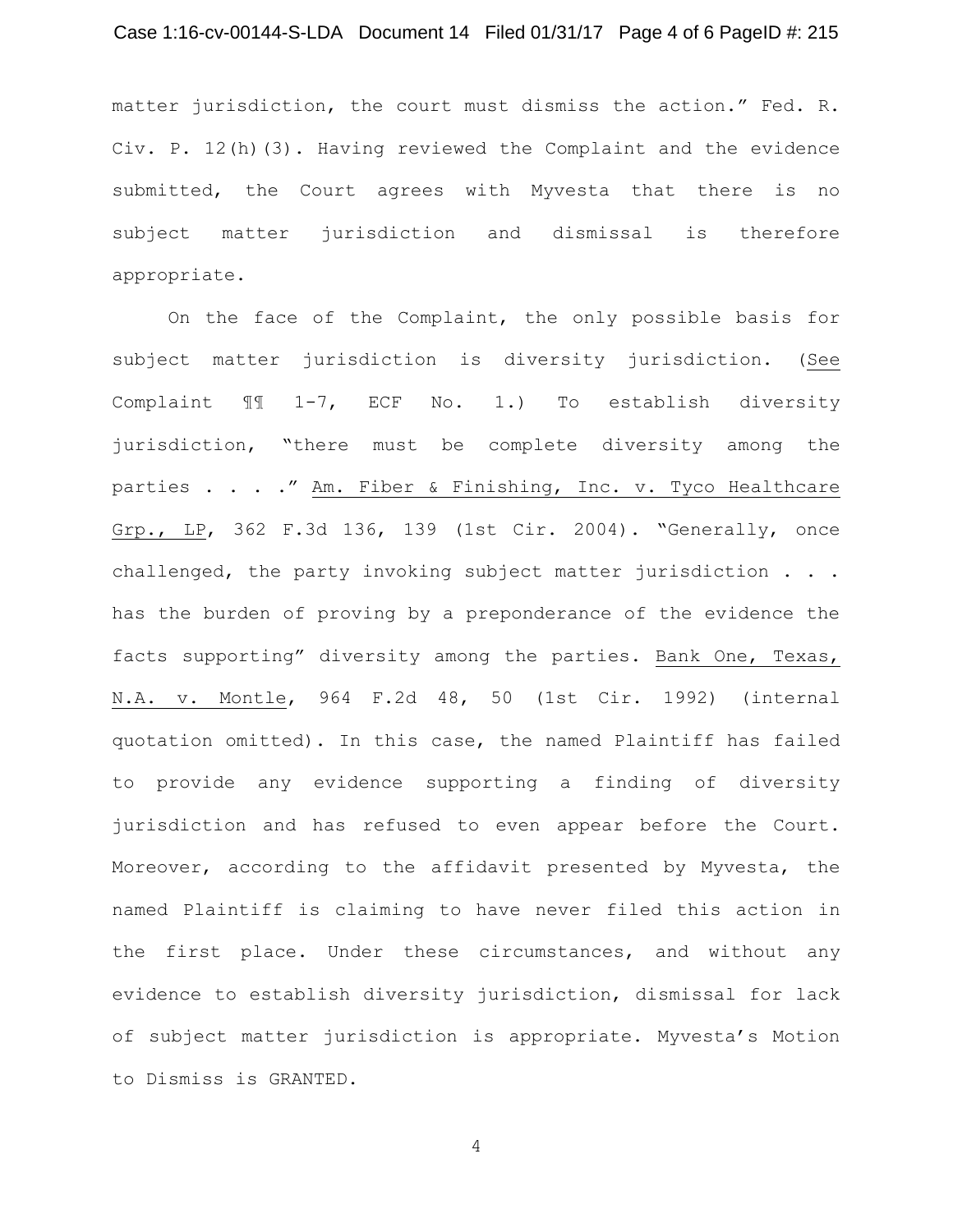V. Motion for Award of Attorney's Fees

In conjunction with Myvesta's Motion to Dismiss, Myvesta has requested that the Court establish a briefing schedule on the issue of attorney's fees and sanctions. (See Motion to Dismiss 16-18, ECF No. 13-1.) The Court agrees that attorney's fees may be appropriate in this case. Additionally, the Court has inherent authority to "award sanctions upon finding that a party has acted in bad faith, vexatiously, wantonly, or for oppressive reasons." F.A.C., Inc. v. Cooperativa De Seguros De Vida De Puerto Rico, 563 F.3d 1, 6 (1st Cir. 2009) (internal quotation omitted). The Court directs the parties to submit argument on what, if any, attorney's fees and sanctions are appropriate in this case in accordance with Rule 54 of the Federal Rules of Civil Procedure. Additionally, given the apparent confusion regarding the identity of the person who filed both the Complaint and the Consent Judgment, the parties are further directed to submit argument on who should be responsible for paying those attorney's fees.

# VI. Conclusion

For the foregoing reasons, Defendant-Intervenor's Motion to Vacate (ECF No. 10), Motion for Disclosure (ECF No. 11), and Motion to Dismiss (ECF No. 13) are GRANTED. The Clerk of Court will provide a copy of the check submitted as payment for the filing fee in this case to Defendant-Intervenor. Lastly, the